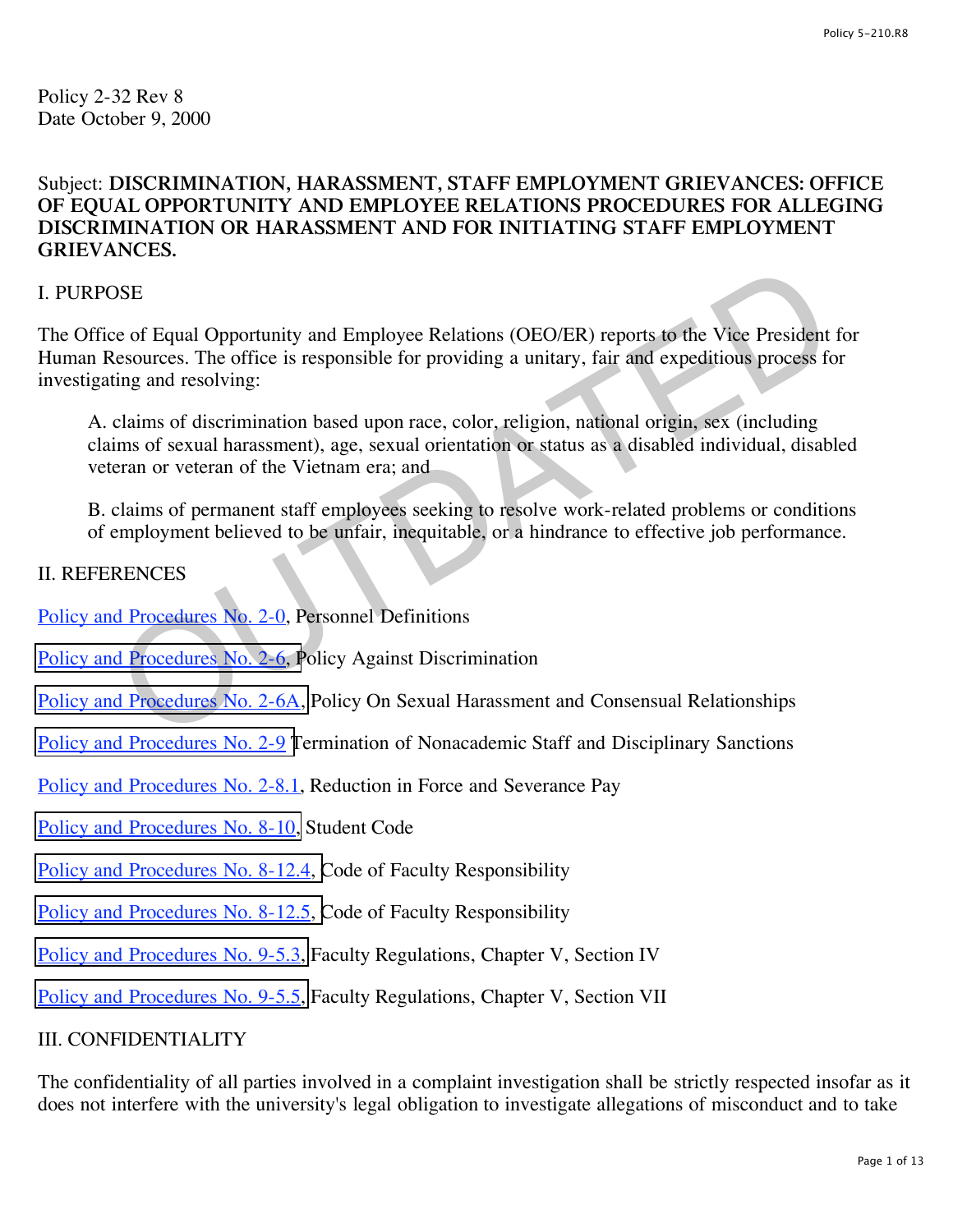corrective action or as otherwise provided by law.

## IV. DEFINITIONS

A. Complaining party (or complainant)is an individual or group of individuals making a complaint.

B. Complaint is:

1. a claim by an aggrieved party or an administrator acting on behalf of the university that a specific named individual has violated a university policy against discrimination or harassment; or

2. a statement of a work-related problem or condition of employment which an employee believes to be unfair, inequitable, or a hindrance to his/her effective job performance. See also, Staff Employment Grievance, defined below.

C. Concern is a question or problem involving possible harassment, discrimination , or staff employment grievance that an individual wants to discuss without having made the decision to pursue the matter as a complaint or without having been personally harmed by the behavior in question. 1. a claim by an aggreved party or an administrator acting on behalf of the<br>
university that a specific named individual has violated a university policy against<br>
discrimination or harassment; or<br>
2. a statement of a work

D. Defined elsewhere:

Policy and Procedures No. 2-6, Policy Against Discrimination

Policy and Procedures No. 2-6A, Policy On Sexual Harassment and Consensual Relationships

E. Employee or Employment at-will: Employment that is terminable by the university for any reason or for no reason at all.

F. Final and Binding Decision: A final administrative decision. No party may appeal or further contest the issues decided, except through external remedies.

G. Permanent Staff: Those staff employees whose employment status is expected to last nine months or longer and who are regularly scheduled to work 20 or more hours per week. Permanent staff employees may be full-time (1.0 FTE) or part-time (equal to or greater than .5 FTE but less than 1.0 FTE).

H. Probationary Staff: Those staff employees hired for, or reinstated to, a permanent full-time or part-time position and serving a probationary period. Probationary staff employees are "at will" employees.

I. Responding party (or respondent) is the person against whom the complaint is made.

J. Staff Employment Grievance is a work-related problem or condition of employment which a permanent staff employee believes to be unfair, inequitable, or a hindrance to his/her effective job performance.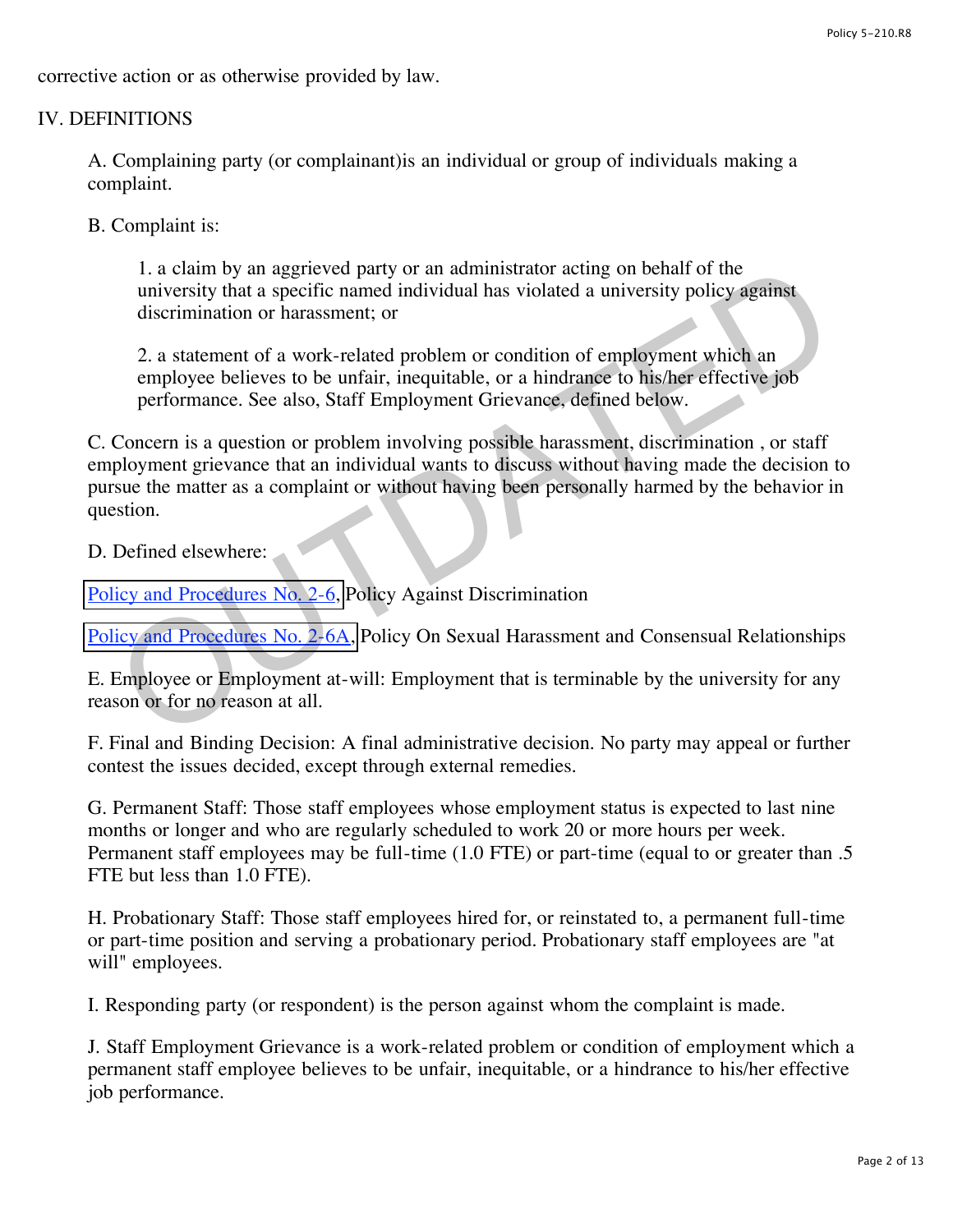K. Temporary Staff: Those staff employees whose employment is for a period expected to last less than nine months or whose employment is expected to last nine months or longer and who are regularly scheduled to work less than 20 hours per week (.5 FTE). Temporary employees may be full-time or part-time, receive no benefits, and are employed "at will."

#### V. PROCEDURE: Intake

#### A. Concerns

1. The OEO/ER serves as a resource to the university to provide information, counseling, and advice regarding equal opportunity and employee relations issues. An individual with a concern is encouraged to discuss it with the OEO/ER in order to clarify whether there is a violation of university policy concerning discrimination or harassment, or whether there is a basis for a staff employment grievance, and to determine his/ her options, including the pursuit of more formal action. 1. The OEO/ER serves as a resource to the university to provide information,<br>conseling, and advice regarding equal opportunity and employee relations issues.<br>An individual with a concern is encouraged to discuss it with th

2. Notwithstanding management's prerogative to reorganize and make necessary changes in job duties and responsibilities, the university encourages employees to discuss their concerns with their supervisors and to seek an informal resolution of work-related problems or conditions of employment that they believe to be unfair.

#### B. Duties to Notify

1. Any university representative who is contacted by an individual with a concern shall advise that individual of the OEO/ER and the availability of university complaint procedures as contained herein.

2. Once informed of a concern related to harassment or discrimination, the supervisor, chair, dean or other representative of the university shall immediately inform the OEO/ER.

3. The OEO/ER shall advise as appropriate the cognizant dean, staff director or supervisor of any concerns of harassment or discrimination the OEO/ER receives regarding a member of his/her faculty, staff or student body.

4. The OEO/ER shall advise individuals of the university's procedures under this policy and provide information relating to any external remedies including state or federal agency procedures which may be applicable.

## C. Emergencies

In emergency situations, it may be necessary to remove a person from contact with other employees, students or participants. During normal business hours, such action should not be taken without prior consultation with the OEO/ER. When it is impossible to consult with the OEO/ER because it is after normal business hours, a weekend or a holiday, supervisory personnel may take action without prior consultation with the OEO/ER. In such cases, an employee will not suffer a loss of pay, a student will not suffer a loss of academic standing or a participant will not suffer similar loss as a result of the emergency action. As soon as the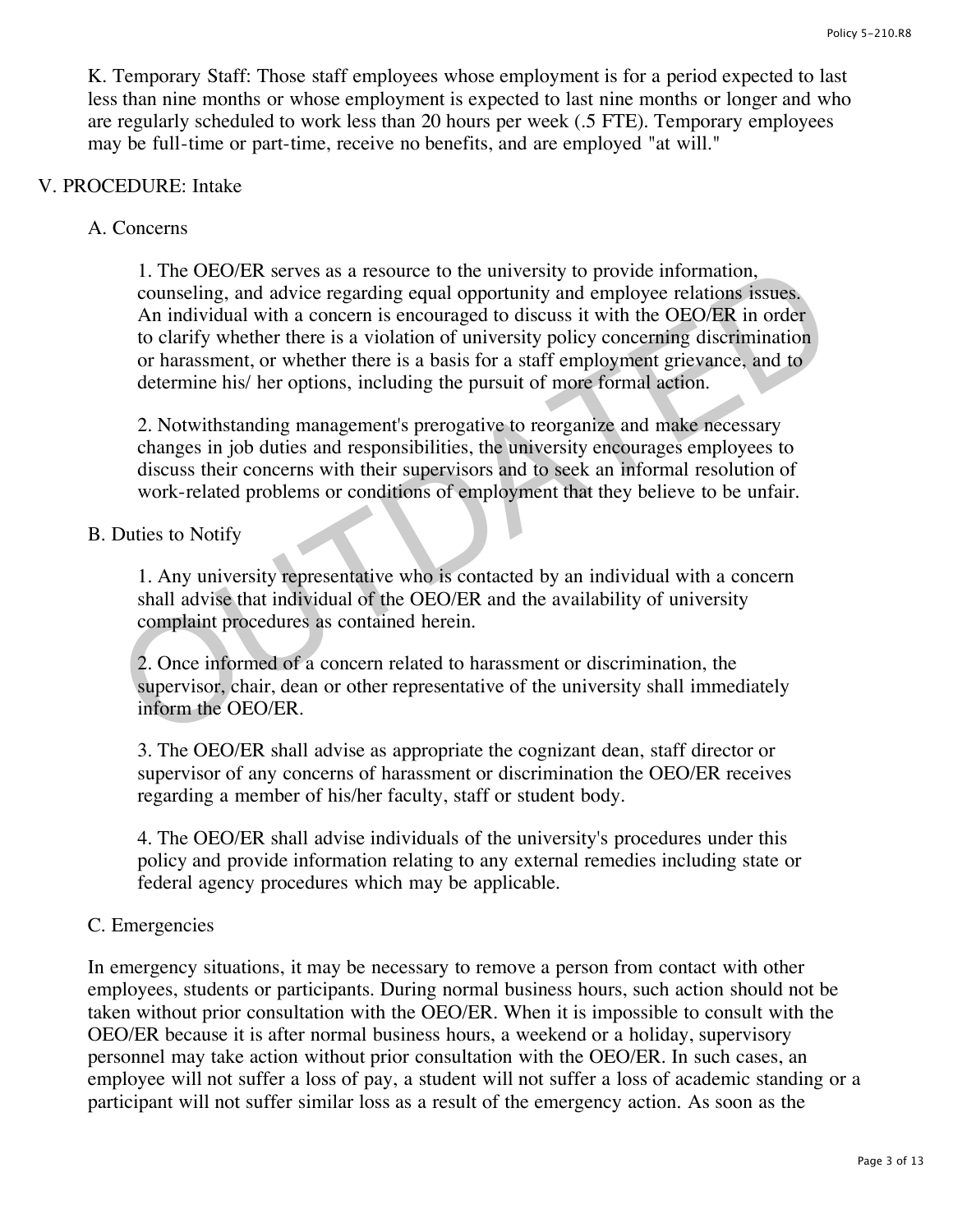OEO/ER reopens, the supervisory personnel will consult with the OEO/ER to determine appropriate further action.

D. The decision to pursue a concern as a complaint is generally one for the individual who believes that she or he has experienced a grievable employment action or violation of university policy, although there may be situations in which the university must act even in the absence of a complaint (for example, when other students or employees are at risk). Nonetheless, the expression of a concern by an individual does not necessarily create any obligation on the part of the university to formally respond to the concern. Concerns will not be included in a person's file or a student's record.

E. Standing

1. Discrimination and Harassment:

Persons stating claims under  $PPM 2-6, 2-6A, 8-10$  (I)(E) and  $8-12.4$  have standing</u> to file complaints with the OEO/ER.

2. Staff Employment Grievances:

Unless applicable university policies are alleged to have been violated, the following issues are non-grievable and there is no standing to assert complaints relative thereto: or a student's record.<br>
Standing<br>
1. Discrimination and Harassment:<br>
Persons stating claims under <u>PPM 2-6, 2-6[A](http://www.regulations.utah.edu/academics/6-400.html), 8-10</u> (D)(E) and 8-12.4 have standing<br>
to file complaints with the OEO/ER.<br>
2. Staff Employment Grievances:

a. Wages and salaries

b. Classification actions

c. Reduction in Force except insofar as it is alleged that appropriate University procedures (PPM 2-8.1) have been violated

d. Termination during probation and/or extension of the probationary period

e. Performance evaluations

f. Reassignment of job duties and responsibilities

g. Reorganization that does not result in loss of pay

3. Complaints: a complaint may be filed with the OEO/ER:

a. Regarding discrimination or harassment

1) by any individual who believes s/he has been subjected to discrimination or harassment in violation of university policy; or

2) by an administrator acting on behalf of the university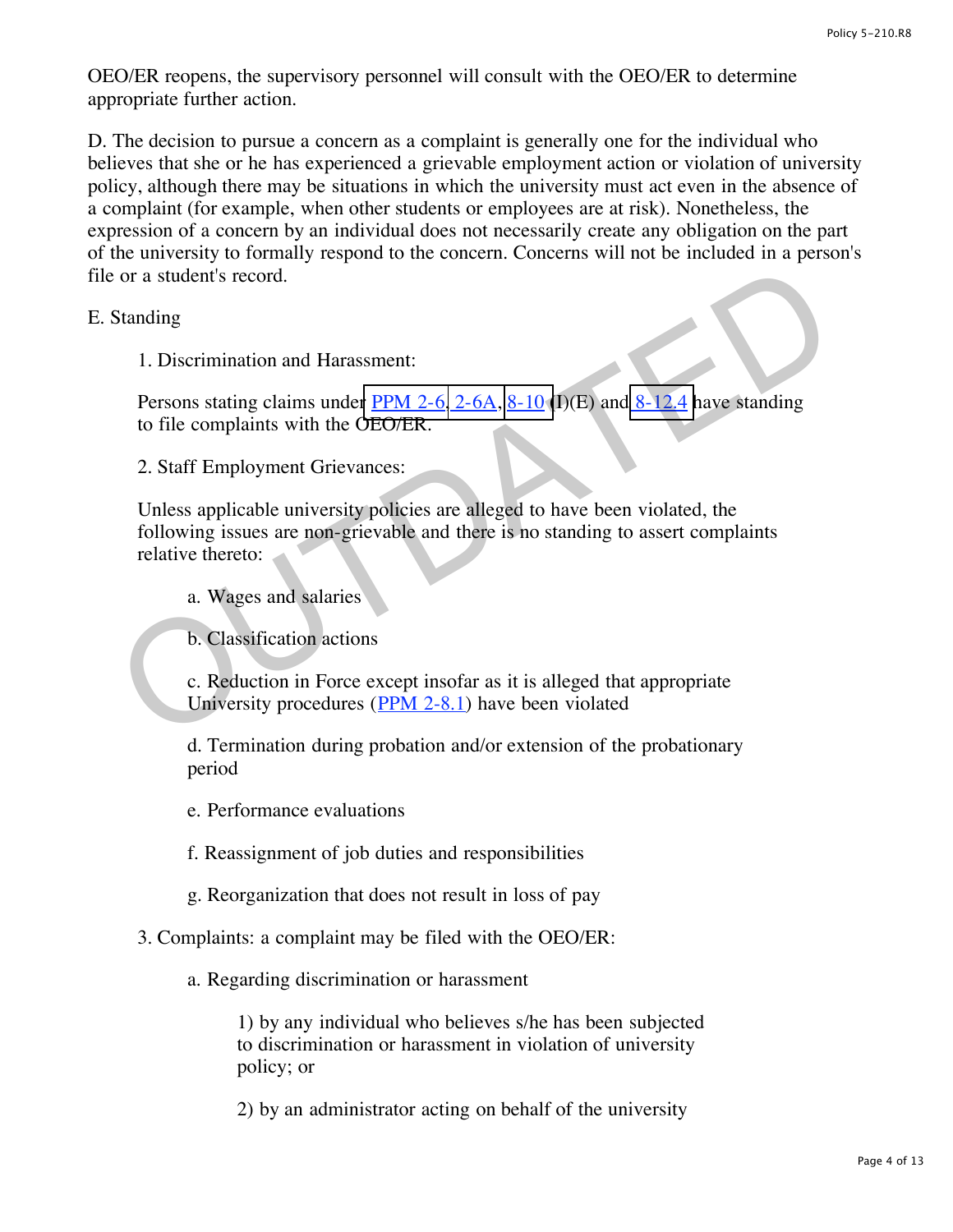alleging a violation of university policy.

b. Regarding employee grievances

1) by any permanent staff employee who has completed his/her probationary period (unless the issue is nongrievable as set forth above).

2) Probationary, temporary or other "at-will" employees do not have standing to file complaints about problems or conditions of employment, except insofar as they are able to state a cognizable claim of discrimination or harassment.

F. Relationship to other University Proceedings

1. All discrimination and harassment complaints must be resolved under this policy. If allegations of discrimination or harassment are raised in proceedings under another established university complaint or grievance procedure, the university administrators or faculty involved shall immediately notify the OEO/ER and shall refer the harassment or discrimination complaint to the OEO/ER for investigation and resolution under this policy. During this process, all other proceedings shall be stayed, unless the referring committee obtains approval from the OEO/ER to proceed with specified tasks which are clearly separate and distinguishable from those tasks or factual bases arising pursuant to the harassment or discrimination complaint. not have standing to file complaints about problems or<br>conditions of employment, except insofar as they are able<br>to state a cognizable claim of discrimination or<br>harassment.<br>Aelationship to other University Proceedings<br>1.

2. If the filing of the complaint raises other issues (e.g., questions of academic freedom), the OEO/ER will ensure that those issues are considered as part of the process. For example, if academic freedom issues are raised, the OEO/ER will request that the Academic Freedom and Tenure Committee take that element under consideration and advise the OEO/ER of its findings.

#### G. Non-Retaliation

Individuals shall not be subjected to retaliation for initiating or participating in this process. The non-retaliation provisions of PPM 2-6 are incorporated herein.

#### H. Reasonable Time Off

Reasonable time off with pay during scheduled working hours shall be provided to the parties, their representatives, or any witnesses called to testify, for reasonable time spent in preparation for or time spent in proceedings leading to resolution of the complaint. Time spent in such activities outside scheduled working hours is non-compensable.

#### I. Exceptions to Policy

A proposed resolution of a complaint that involves an exception to an applicable university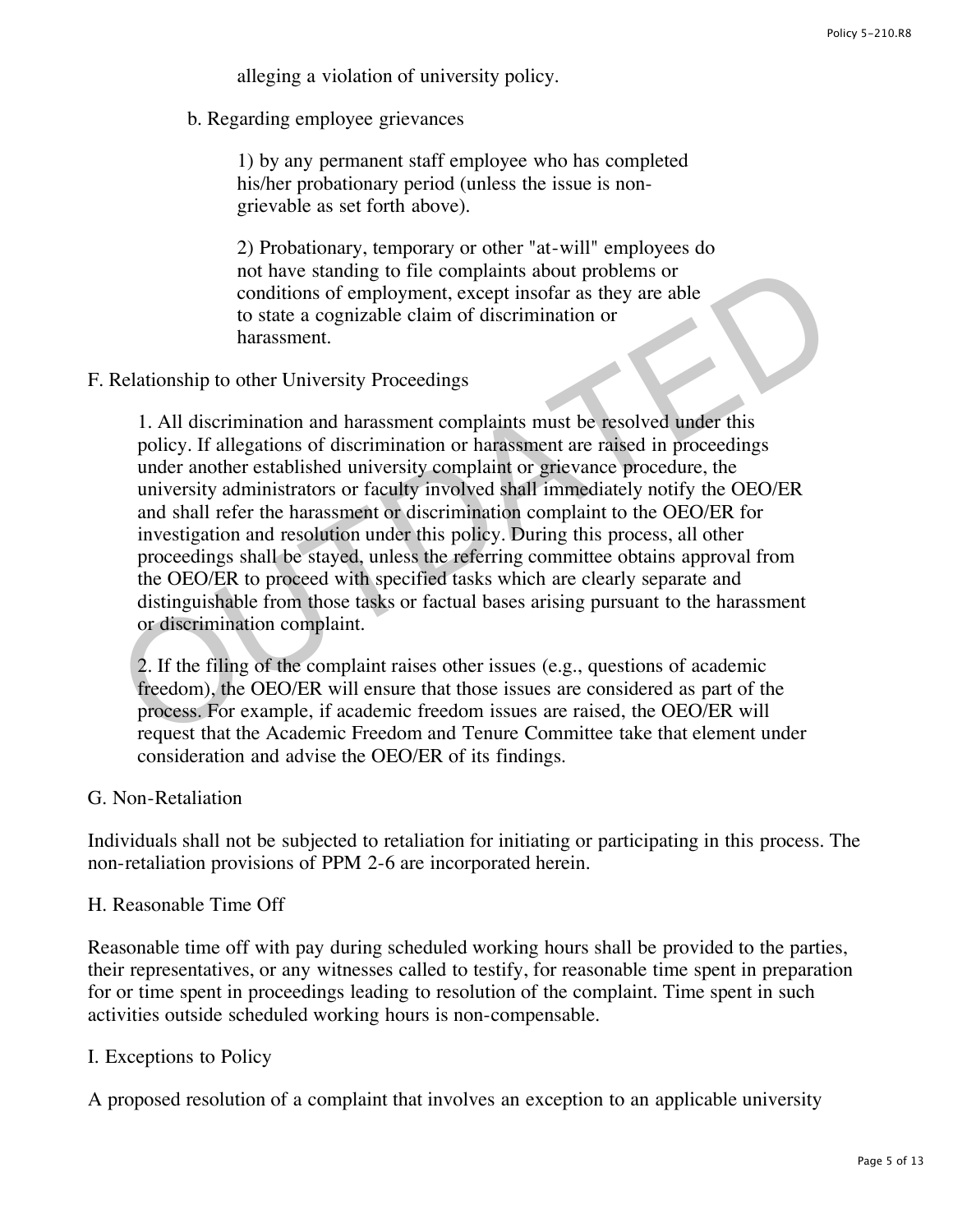policy or regulation requires the prior approval of the cognizant vice president or the President, as appropriate.

J. Time Limits and Deadlines Strictly Observed

Failure to comply with deadlines may result in waiver of rights to proceed hereunder. The Director of the OEO/ER may extend a deadline upon a showing of good cause and in extraordinary circumstances. Time limits stated do not include weekends or holidays unless otherwise stated.

#### VI. PROCEDURE: Investigation

#### A. Complaint

1. Complaint form. A complaint form shall be obtained from the OEO/ER and completed by the complainant in order to file a complaint.

2. A complaint alleging harassment or discrimination must be filed within 120 calendar days of the date of the last alleged occurrence.

3. A complaint that is frivolous, fails to state a cognizable claim or is not timely may be dismissed by the director of the OEO/ER after an initial review. A complaint that is not timely may be received if the failure to file the complaint within the prescribed time limit was the result of excusable mistake, inadvertence or extenuating circumstances and that the interests of the university will not be seriously prejudiced by accepting the untimely complaint. COMPLAINT COMPLAINT COMPLAINT COMPLAINT COMPLAINT COMPLAINT COMPLAINT INCOLUTER AND COMPLAINT IN COMPLAINT COMPLAINT 2. A complaint alleging harassment or discrimination must be filed within 120 calendar days of the date o

## B. Mediation and Negotiation

1. At any stage of this process, the OEO/ER may attempt to resolve the case through mediation and negotiation with the parties involved. At any point, the parties, subject to the approval of the OEO/ER, may mutually agree to invite others to serve as resource persons to facilitate the resolution of the complaint. If deemed by the OEO/ER to be in the best interest of the university, and with the agreement of both parties, mediation may be offered in cases in which there is no standing to file a complaint under this policy.

2. If resolution is reached through mediation or negotiation, no further action will be taken and the matter will be considered closed. Issues not so resolved may require that an investigation be undertaken and/or that administrative personnel take a more active role in finding a solution to the problem.

## C. Discrimination and Harassment Cases

#### 1. Notice:

After a complaint has been filed, the OEO/ER shall notify the responding party of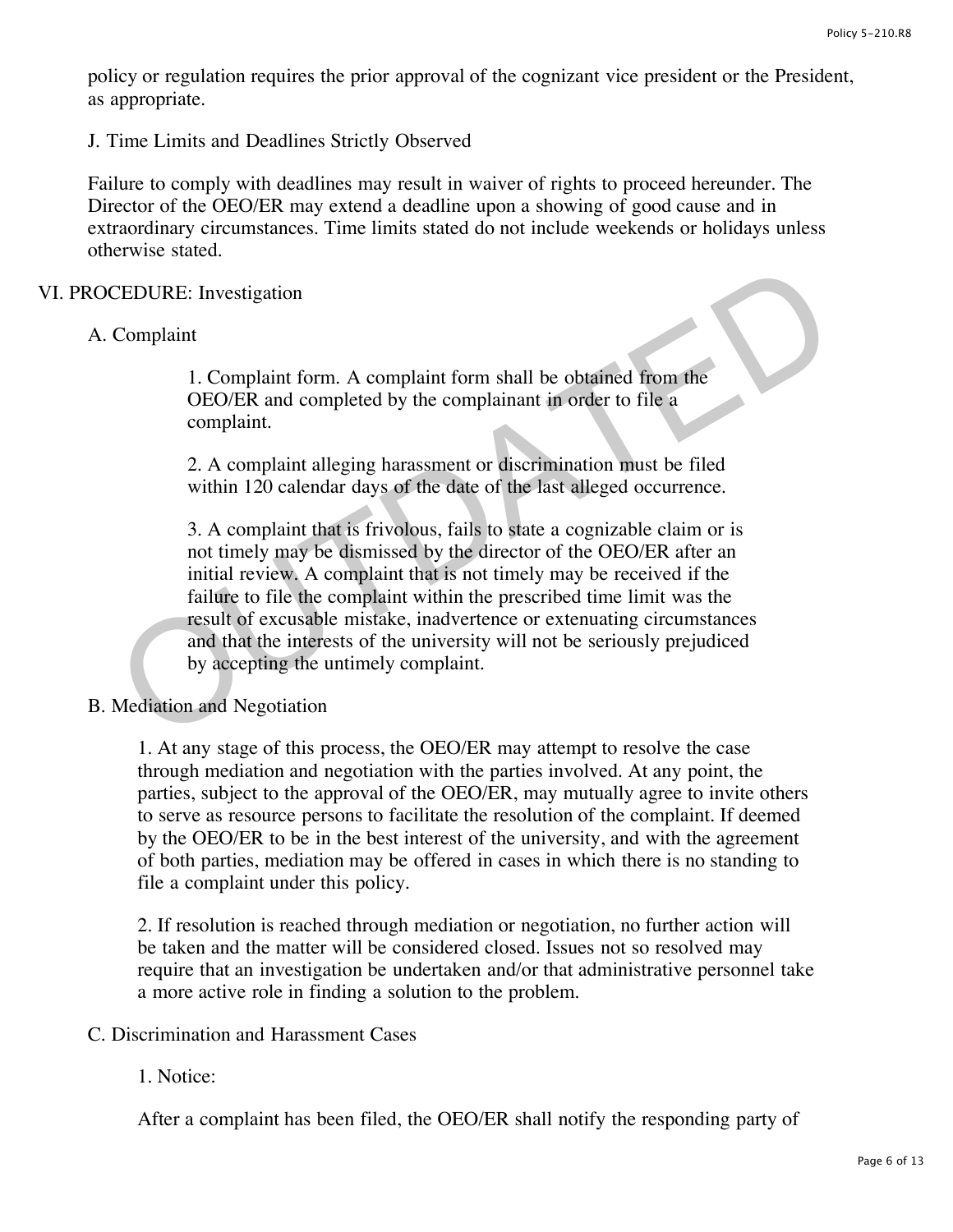the allegations of the complaint and shall also notify the cognizant vice president and the supervisor, chair or dean with direct line responsibility over the responding party. If the responding party is a student, the Vice President for Student Affairs and the appropriate dean and chair shall also be notified. The responding party shall be afforded a full opportunity to respond to the allegations.

2. The OEO/ER shall interview the complaining party, the responding party and any other persons believed to have pertinent factual knowledge of the allegations and shall also review any other relevant evidence, including documentary material. As in all situations, the responding party shall be afforded a full opportunity to respond to the allegations.

3. The OEO/ER shall endeavor to complete its investigation within 45 days of the filing of the complaint. If, for any reason, an extension is necessary, the parties will be notified in writing of the status of the investigation, and the probable date of completion. At the conclusion of its investigation, the OEO/ER shall circulate a summary of its initial findings of fact, conclusions and recommendations to the complaining party and the responding party. Both parties shall have 10 days after receipt of the summary to submit written comments to the OEO/ER. The OEO/ER shall append the comments to the summary and thereafter transmit its report to the cognizant vice president. As in all situations, the responding party shall be afforded a full opportunity to<br>respond to the allegations.<br>3. The OEO/ER shall endeavor to complete its investigation within 45 days of the<br>filing of the complaint. If,

4. The OEO/ER shall notify the complaining party, the responding party, and the cognizant vice-president of their right to request a formal hearing.

D. Staff Employment Grievances

1. Step I - Discussion Between Employee and Immediate Supervisor

a. Permanent employees who wish to pursue a grievance should initially attempt to informally resolve the grievance with his/her immediate supervisor. Complaint forms are not used in Step I.

b. The employee should present the grievance orally to his/her immediate supervisor within five (5) working days of the problem or event prompting the grievance. The supervisor shall respond to the employee within ten (10) working days of the discussion. If the employee believes the matter cannot be prudently discussed or resolved with the immediate supervisor, the employee should contact the OEO/ER for progression to Step II, as set forth below. Complaints regarding involuntary termination of employment will proceed directly to formal hearing, bypassing Steps I and II.

c. If the grievance cannot be resolved through informal discussions, the employee may file a complaint in accordance with Step II of this policy.

2. Step II - Review by a Higher Level Supervisor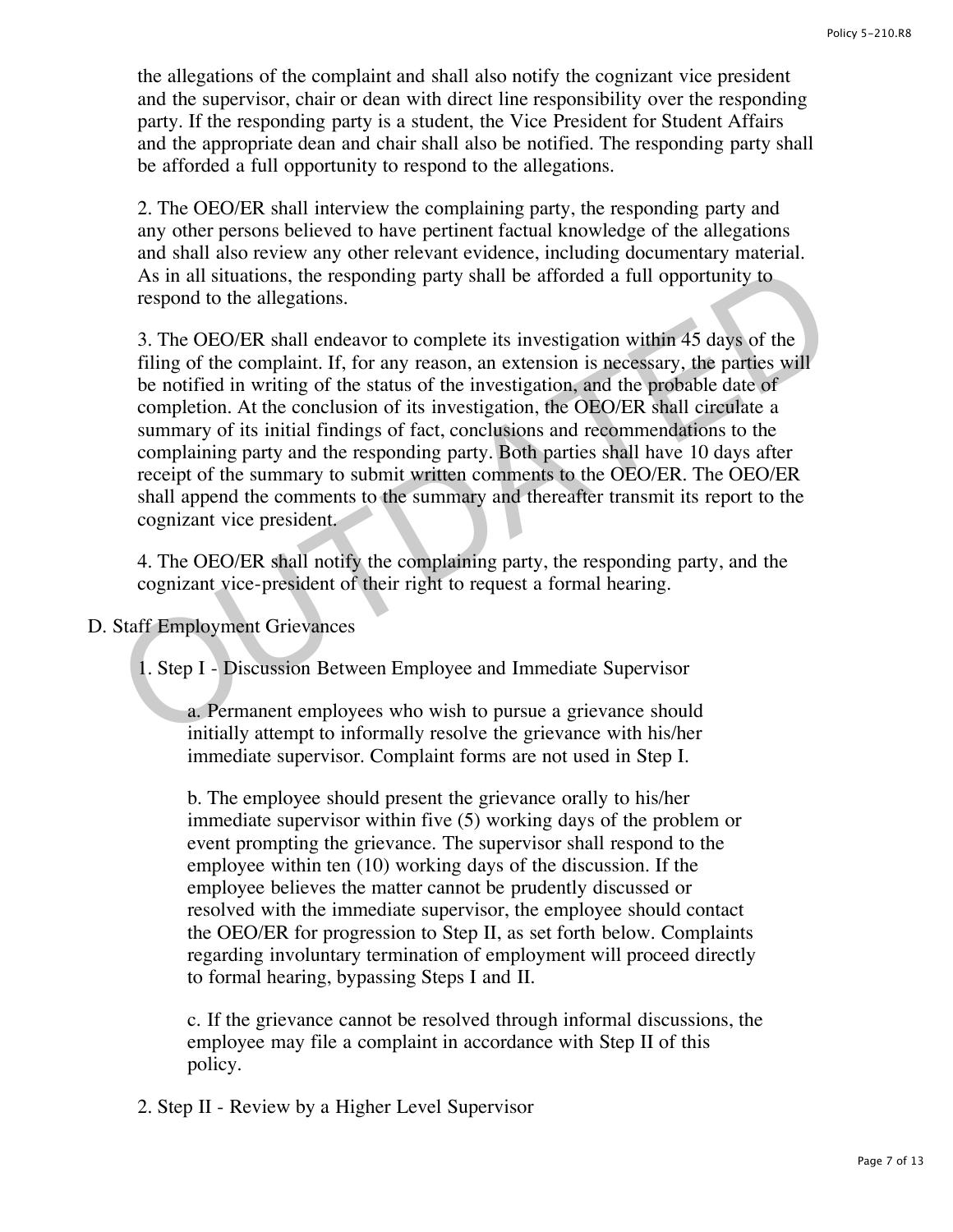a. If the supervisor's decision in Step I is not satisfactory to the employee, or if no response is received within ten (10) working days, the employee may file a complaint with the OEO/ER.

b. A complaint form shall be obtained from the OEO/ER, completed by the party and submitted within fifteen (15) working days of receipt of the supervisor's response, or expiration of the ten (10) day response period.

c. Upon receipt of the complaint, the OEO/ER shall refer the matter to the appropriate level of supervision or management that has not been involved in Step I.

d. The supervisor or manager to whom the matter is referred shall meet with the employee and review the complaint and other relevant documentation. S/he shall discuss the matter with the individuals involved as appropriate, and render a written decision based on the facts of the case. The Step II decision will be forwarded to the employee, the immediate supervisor, and the OEO/ER within ten (10) working days from receipt of the complaint by the reviewing supervisor or manager. C. Upon receipt of the complaint, the OEO/ER shall refer the matter to<br>the appropriate level of supervision or management that has not been<br>involved in Step I.<br>d. The supervisor or manager to whom the matter is referred sh

3. If the employee receives a decision at any step of the procedure and does not ask for further review within the specified time limit, that particular matter will be considered closed.

## VII. PROCEDURE: Hearing

#### A. Discrimination and Harassment Cases

1. Unless a complaint or matter has been previously withdrawn, dismissed, settled or otherwise resolved, the matter may proceed to a hearing committee. Either party may request a formal hearing before a hearing committee within ten (10) days of notification of the right to request a hearing, by submitting his/her request in writing to the OEO/ER. The cognizant vice president may also request a formal hearing. Failure to file a written request for a formal hearing within this time shall be considered a waiver of the right to a formal hearing unless the director of the OEO/ER grants an exception. If there is no request for a formal hearing, the initial findings and recommendations of the OEO/ER shall become final and binding.

2. In cases where the OEO/ER found no violation of policy or determined that no sanction should occur, the hearing committee shall determine whether a hearing should be held based on a review of the complaining party's statement, the reply of the responding party, the written request for the formal hearing and the OEO/ER's initial determination and recommendations, and any comments of the parties received in response to the initial summary. The committee may determine that it is unnecessary to hold a hearing based on the following factors: insufficient evidence to support a claim of discrimination or harassment, or the issue is no longer relevant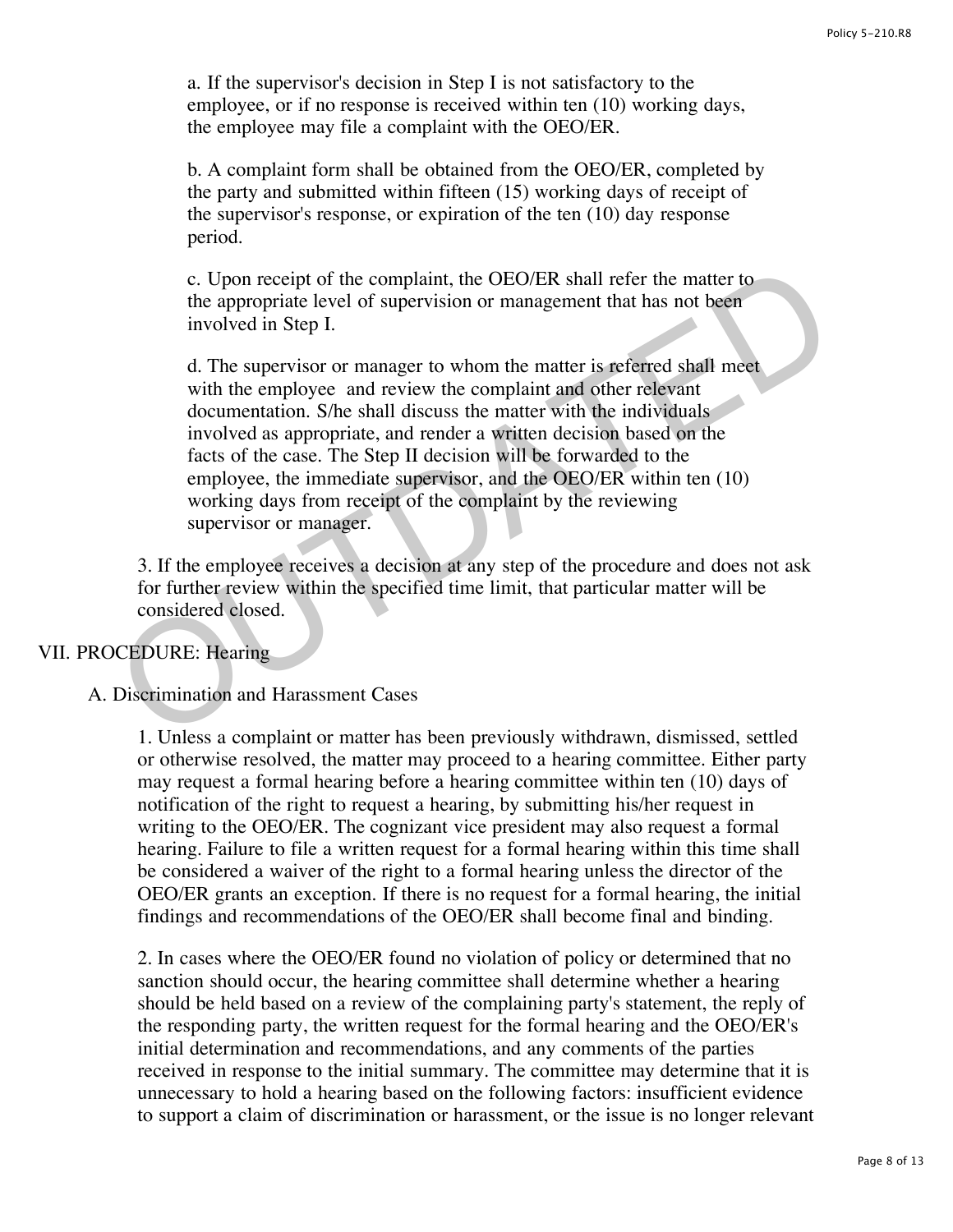or has become moot. If the committee determines that there is insufficient evidence to warrant a hearing, it will issue a finding of 'no merit.' If the committee determines that a hearing shall not be held, the OEO/ER shall inform the interested parties in writing.

3. Either party may appeal the decision to deny a hearing within 10 days to the president.

#### B. Staff Employment Grievances

1. If the complainant is not satisfied with the Step II decision, s/he may request a hearing. Complaints regarding involuntary termination of employment will proceed directly to formal hearing, bypassing Steps I and II..

2. Requests for formal hearing shall be submitted in writing to the OEO/ER within ten (10) days of notification of termination or of the Step II decision. Forms for "Request for Formal Hearing" shall be provided by the OEO/ER.

C. Request for Formal Hearing:

1. When a timely request for a formal hearing is filed, the OEO/ER shall convene a hearing committee.

2. The hearing committee ("Committee") shall be composed of five persons selected from a panel of [30] individuals previously appointed for that purpose. The panel members, who shall be appointed annually in June shall include at least 15 faculty members appointed by the vice president for academic affairs from a list of at least 20 persons nominated by the Personnel and Elections Committee of the Academic Senate; at least 45 nonacademic employees of the university appointed by the vice president for human resources from a list of at least 60 persons nominated by the University of Utah Staff Advisory Council (UUSAC), and at least 15 students appointed by the ASUU from a list of at least 20 students (graduate and undergraduate) nominated pursuant to procedures of ASUU. 1. If the complainant is not satisfied with the Step II decision, s/he may request a<br>hearing. Complaints regarding involuntary termination of employment will proceed<br>directly to formal hearing, bypassing Steps I and II..<br>

3. The Committee shall be selected in the following manner: the president shall select a chairperson of the Committee; three members will be selected by lot from the responding party's peer group (faculty, staff, student); and three will be selected by lot from the complainant's peer group. One of the persons from each group shall be designated to serve as an alternate.

4. Members may be disqualified for good reason at the discretion of the director of the OEO/ER. In addition, without stating the reasons, the responding party may excuse one panel member; the complaining party may excuse one panel member; and the cognizant vice president may excuse one panel member. If necessary, any vacancies on the Committee resulting from disqualifications determined pursuant to the process above shall be filled by selection of replacements or alternates from the corresponding group.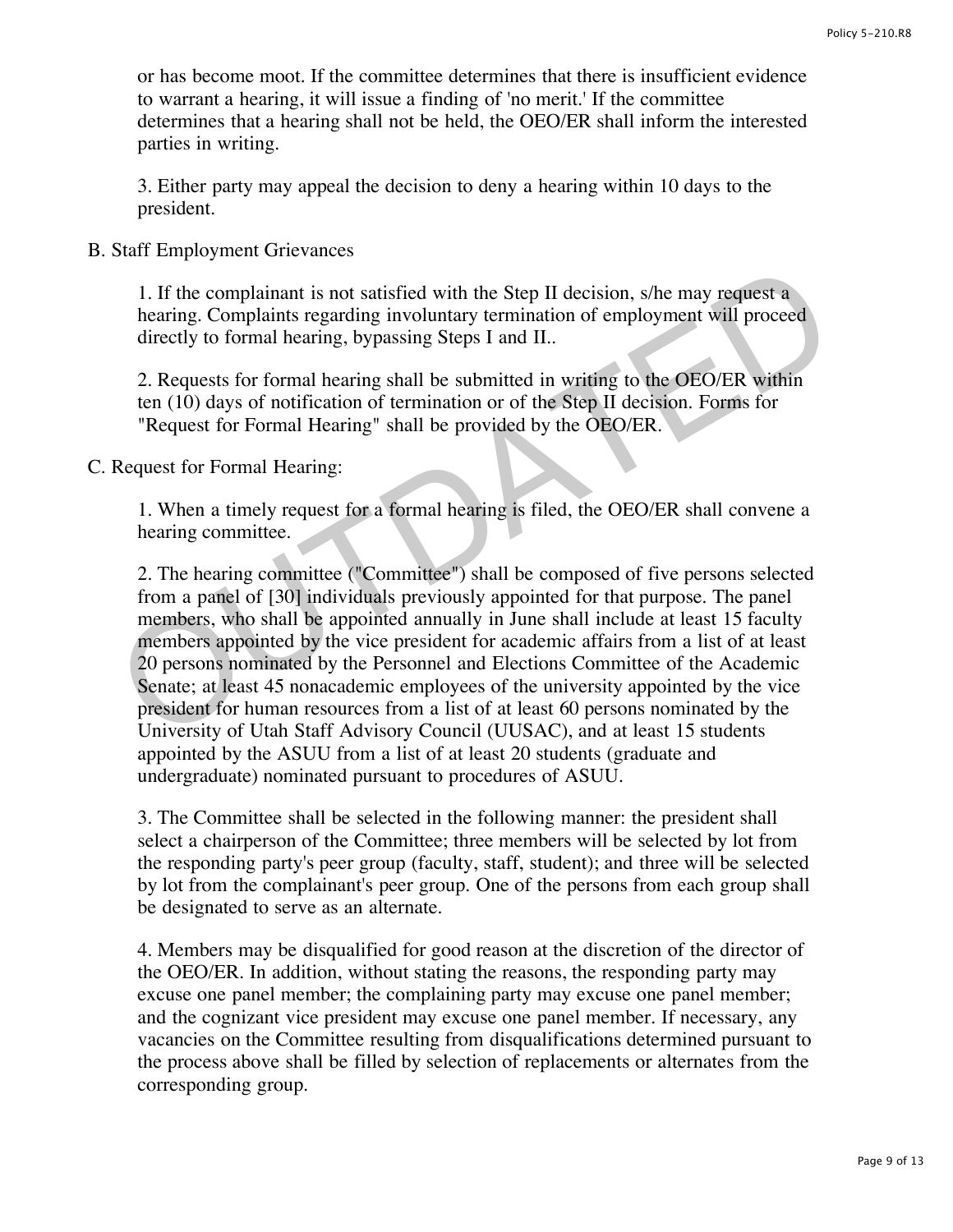5. The OEO/ER shall inform the vice president, the supervisor, the chair and the cognizant dean of the responding party of the decision to hold or deny a hearing. If the responding party is a student, the OEO/ER shall notify the vice president for student affairs and the appropriate dean or chair.

6. To facilitate the work of the Committee, the OEO/ER shall (a) serve as the Secretary to the Committee; (b) provide it with the complaint, statement(s) of the responding party, the written request for the formal hearing, the OEO/ER's initial findings and recommendations, a copy of the Step II determination, if any, and the parties' comments thereto, if any; (c) make appropriate physical arrangements; (d) give notice of the time and place of the hearing to the parties, the cognizant vice president, and all other persons requested by any party or by the Committee to testify at the hearing; (e) distribute the Committee's hearing guidelines to the parties; (f) provide for the making of an electronic record of all oral testimony received and oral arguments made during the hearing; and (g) provide such other investigatory and support services as the Committee may request. The OEO/ER may not participate in the Committee's deliberations and shall have no vote. parties' comments thereto, if any; (c) make appropriate physical arrangements; (d) give notice of the time and place of the hearing to the partise, the cognizant vice president, and all other persons requested by any part

## D. Hearing Guidelines:

1. Hearings shall be closed to the public.

2. The parties shall be notified in writing of the date of the hearing, the charges, the process for selecting the Committee and these guidelines at least ten (10) working days prior to the hearing.

3. Both parties may be accompanied and counseled by an advisor of their choice who will be permitted to attend, but not participate in the proceedings. The parties must notify the Committee of the advisors selected at least five (5) days prior to the date of the hearing.

4. The Committee and each party may request the appearance of witnesses and the production of documentary evidence. Whenever possible, advance notice of witnesses to be interviewed shall be given to all parties.

5. Whenever possible, all materials submitted for consideration by any party or otherwise considered by the Committee shall be made available to all parties at least three (3) days prior to the scheduled hearing. In exceptional circumstances, the Committee may allow a party to submit evidence or materials at the time of the hearing.

6. The hearing, except for deliberations, shall be recorded and a copy made available to either party upon request.

7. At the hearing, the parties or their advisors, as determined above, shall have the right (through the Committee Chair) to question witnesses (including the other party), to present evidence and call witnesses on their own behalf, in accordance with the Committee's procedures established for the conduct of hearings.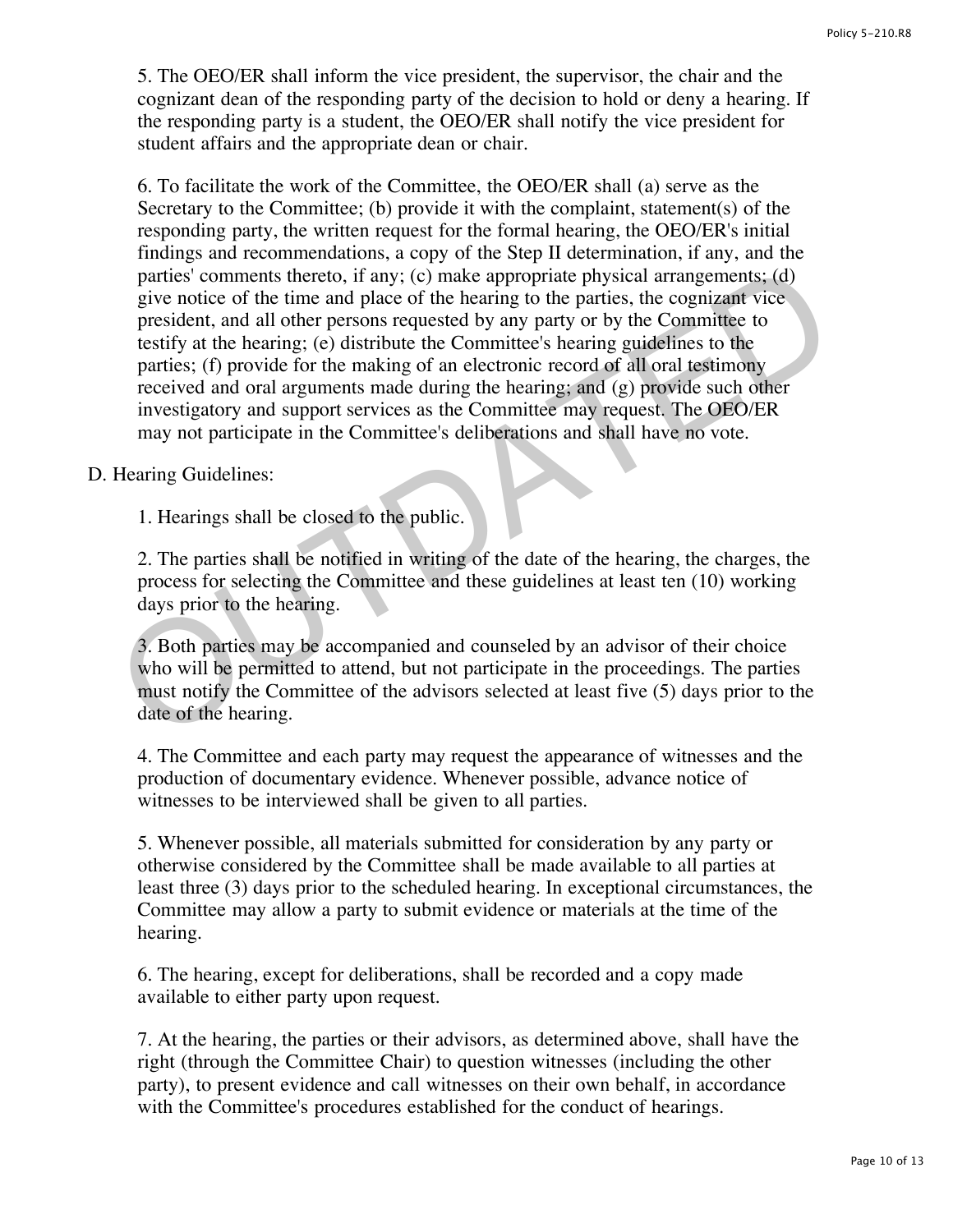8. If either the complainant or the respondent fails to attend the hearing without prior notification and good cause, the Committee may proceed with the hearing and take testimony and evidence, and reach a decision on the basis of such testimony and evidence.

9. The Committee shall not be bound by strict rules of legal evidence or procedure and may consider any evidence deemed relevant.

10. The Office of General Counsel shall serve as a resource to the Committee, and a staff attorney may be present at hearings to provide guidance on substantive law and procedural matters.

11. Committee Chairs and other committee members are prohibited from discussing any matter related to the hearing with the parties or the witnesses, or with others before or after the hearing. Violation of confidentiality shall result in dismissal from the Committee. a staff attorney may be present at hearings to provide guidance on substantive law<br>and procedural matters.<br>11. Committee Chairs and other committee members are prohibited from discussing<br>any matter related to the hearing w

12. The parties shall not communicate directly to each other about the complaint.

13. Committee deliberations and voting shall be closed sessions from which all other persons are excluded. Upon request of any member of the Committee, votes shall be taken by secret written ballot.

14. A majority vote by the members of the Committee who attended the hearing shall be required for decisions. The chairperson shall be entitled to vote on all questions.

15. If there is more than one hearing in a matter, or if the hearing continues over more than one session, the same members are to be present for all sessions.

16. In staff employment grievances, the Committee shall confine its determinations to the following: (1) was there a reasonable basis for the supervisor to take the action and (2) whether the action taken was reasonable. In addition, the Committee may examine the procedures followed at any or all stages in the formal review process to determine whether such procedures were consistent with this policy and without substantial defects which operated to deny the complainant basic fairness and due process. The burden of establishing by a preponderance of evidence that procedural defects, if any, operated to deny basic fairness and due process rests upon the complainant.

17. The Committee shall make its findings of fact and its recommendations within 10 working days after the conclusion of the hearing.

18. The OEO/ER shall send a copy of the Committee's findings and recommendations to the cognizant vice president, the complaining party and the responding party.

VIII. Final and Binding Decision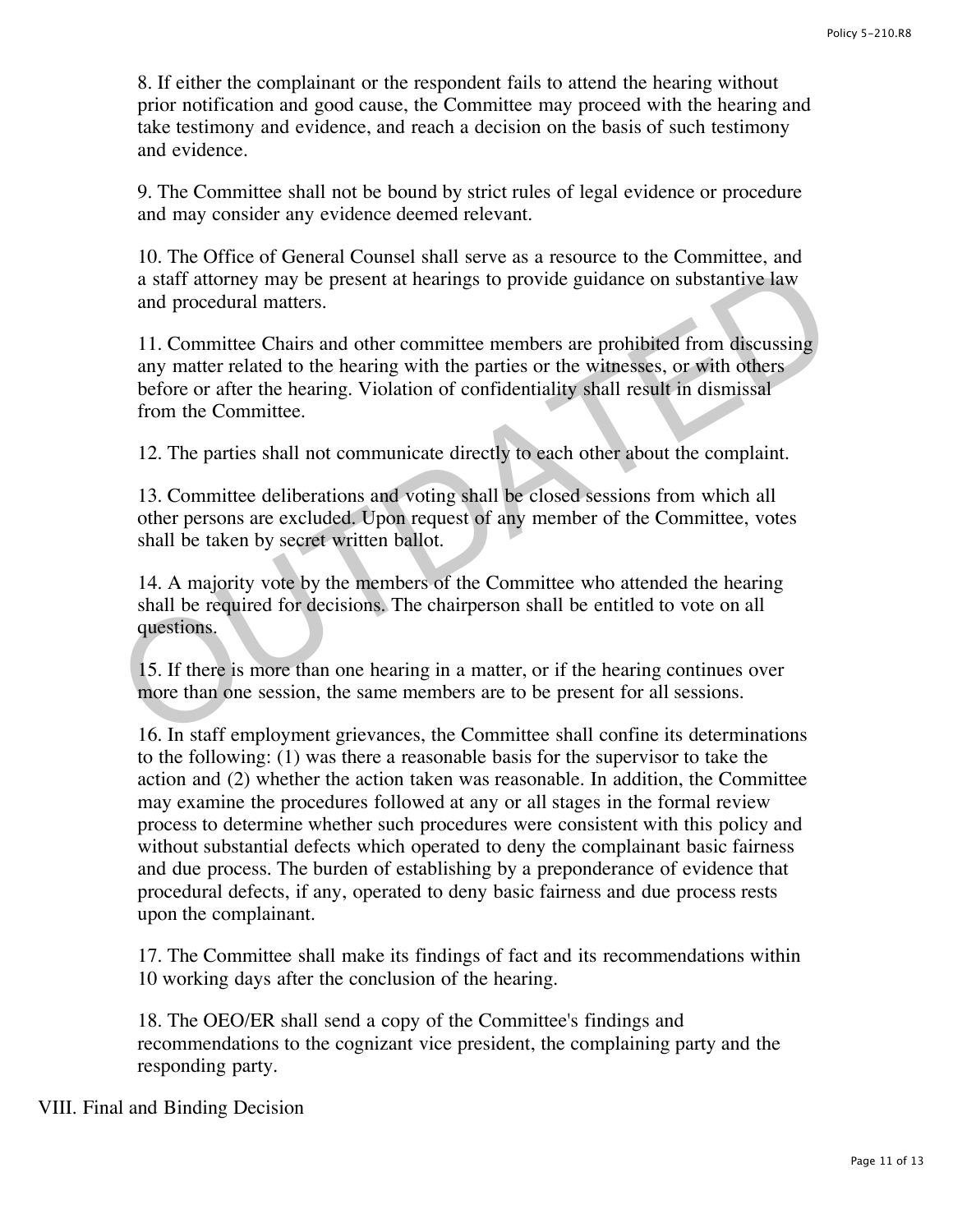A. Vice President: The cognizant vice president shall consider all of the documentation s/he feels will be helpful, including the findings and recommendations of the Committee, and may seek advice from other appropriate persons, before making a decision. Written notification of the vice president's decision be communicated within ten (10) working days to the parties concerned. The decision of the vice president is final and binding, unless either party files a timely, written request with the OEO/ER for presidential review.

B. President:

1. Either party may file with the OEO/ER a written request for presidential review within ten (10) days of notice of the vice president's decision. Upon such request, the vice president shall transmit to the president the final decision as well as the entire record of the matter including the Committee's findings, and recommendations. The vice president shall also provide written justification for the final decision if it is inconsistent with that of the Committee.

2. The president shall consider and review the record in its entirety, and may solicit whatever counsel and advice the president deems appropriate to assist in arriving at a final determination. Neither the president nor vice president may base a decision on confidential information unless the nature of that information is fairly communicated to the parties and a reasonable opportunity to respond is given to the parties. 1. Either party may file with the OEO/ER a written request for presidential review<br>within ten (10) days of notice of the vice president's decision. Upon such request,<br>the vice president shall transmit to the president the

3. The president shall issue a final and binding decision within ten (10) days. For good cause, the president may extend the time for action specified in this section. It shall be the responsibility of the OEO/ER to supply the complaining party, the responding party, and the supervisor, dean, or chair as appropriate with a copy of the final decision.

IX. Sanctions and Remedial Action.

A. In discrimination and harassment cases, the corrective and remedial action that may be imposed upon a university faculty member, student, or staff member under this policy shall be appropriate to the circumstances and may include the imposition of a fine, suspension, or termination or expulsion.

B. In staff employment grievance cases, see PPM 2-9.

## X. ANNUAL REPORT

The OEO/ER shall issue an annual report to the president summarizing the nature and types of complaints filed pursuant to this policy, the identity of the parties by category (faculty, staff, student, participant) and the ultimate disposition of the complaints. The names and identities of the parties shall not be released. The annual report shall be made available to the university community. The OEO/ER may also make a confidential report to the Academic Senate Executive Committee and the cognizant Vice President regarding a serious concern about the systemic operation of a program, department or college.

Approved: Academic Senate 7/13/00